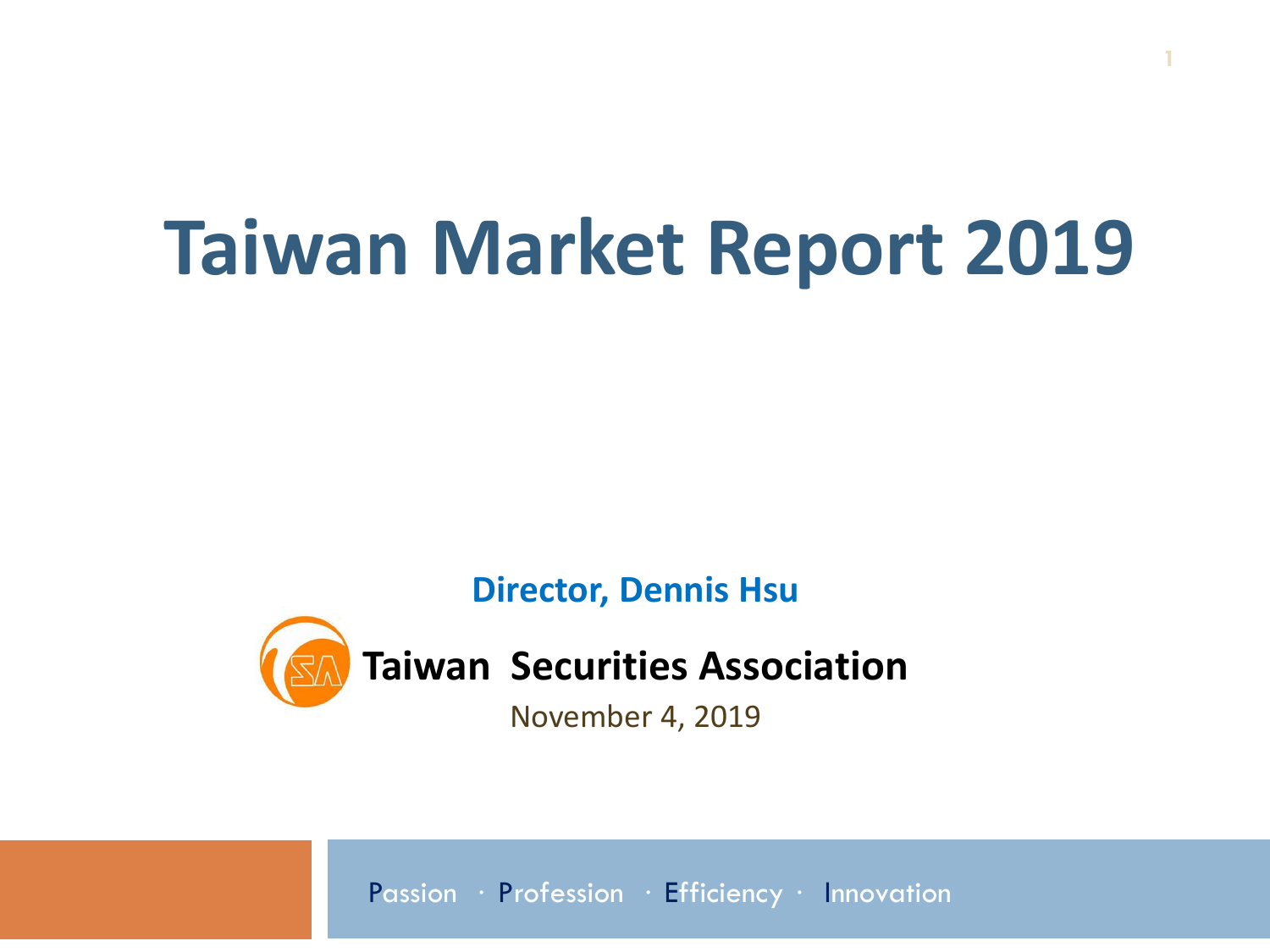## **Taiwan's Economic Growth**

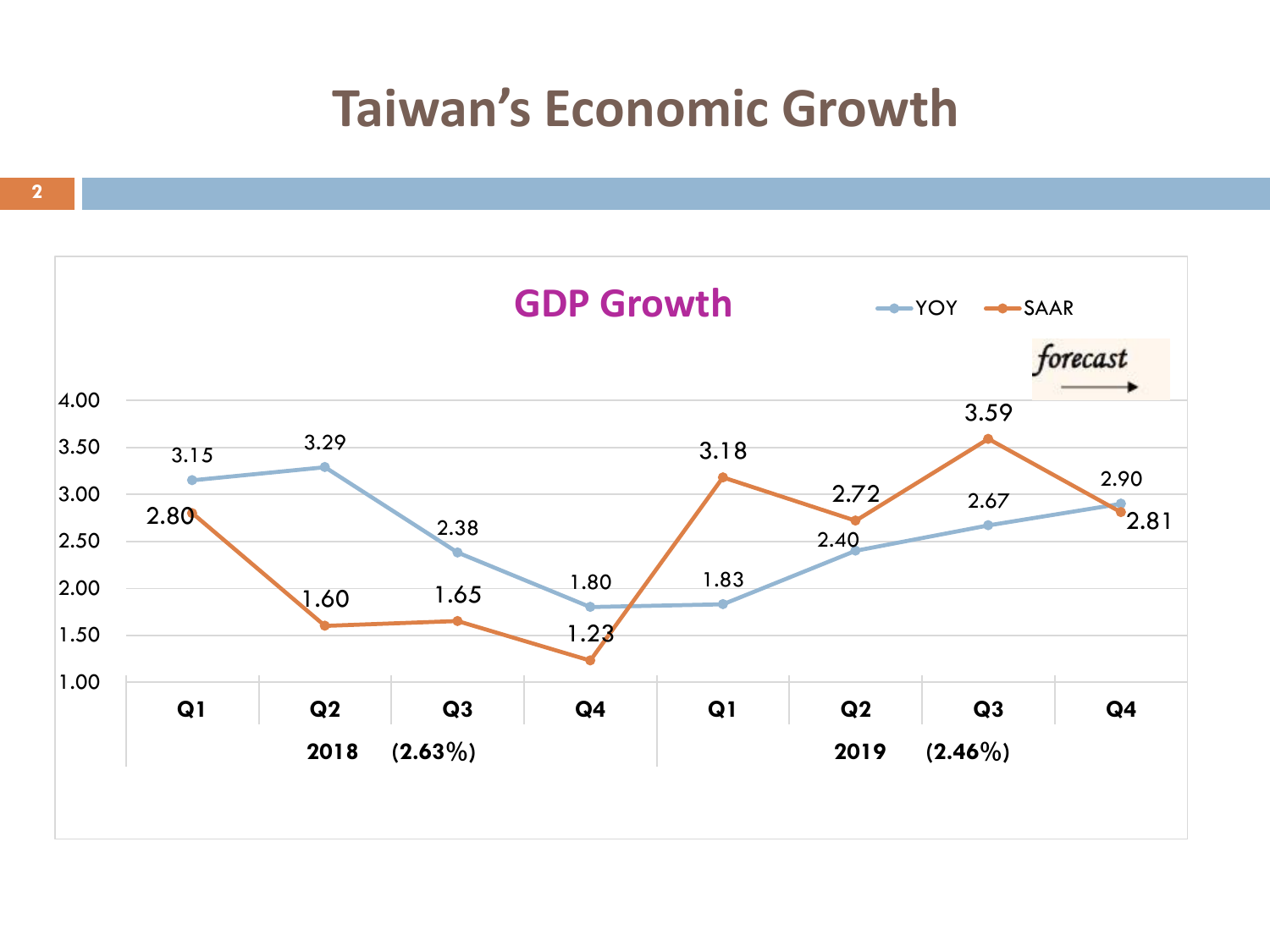# **Taiwan Stock Exchange Capitalization Weighted Stock Index(TAIEX)**

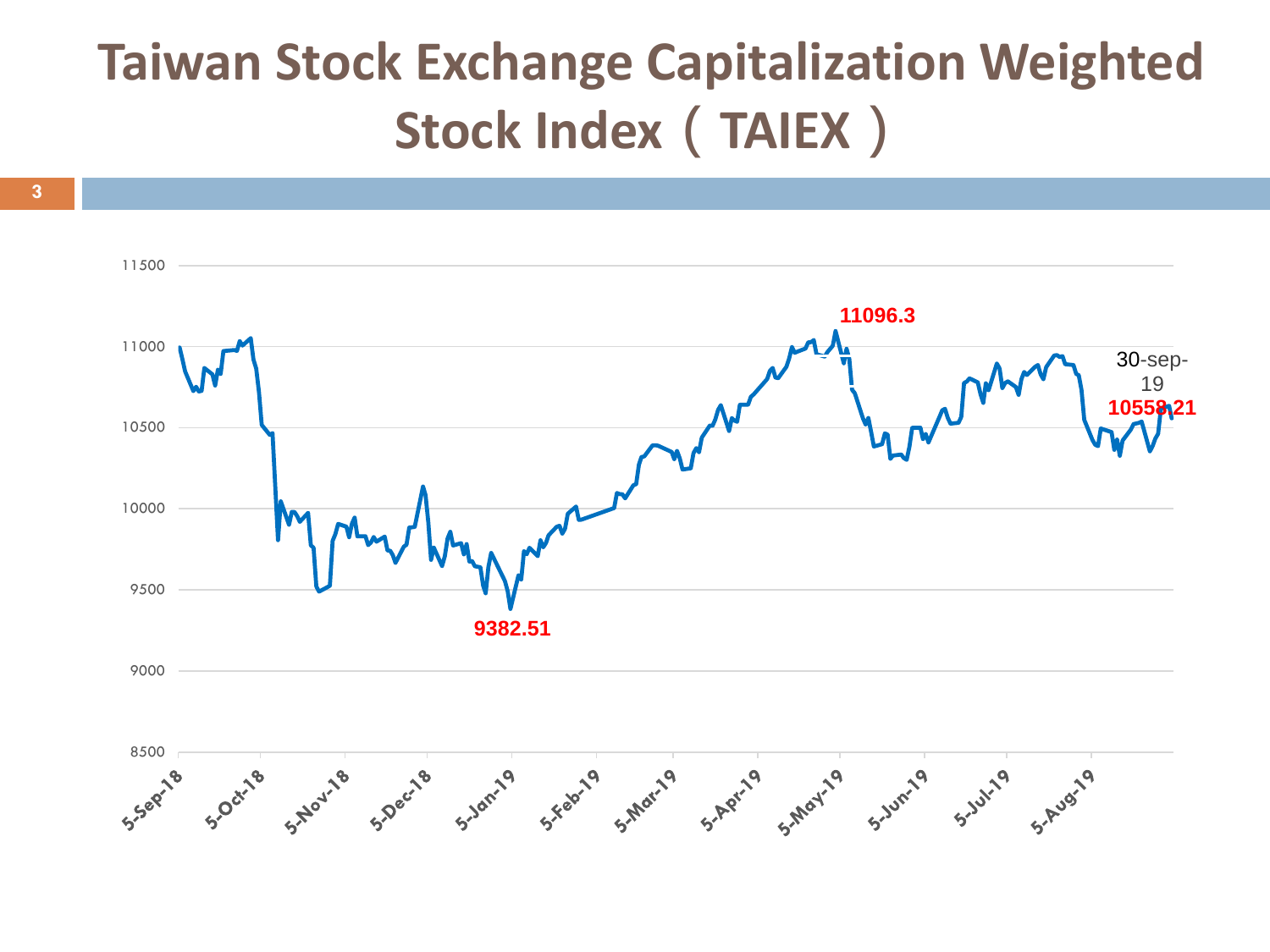### **Initiatives in Taiwan Securities Market**

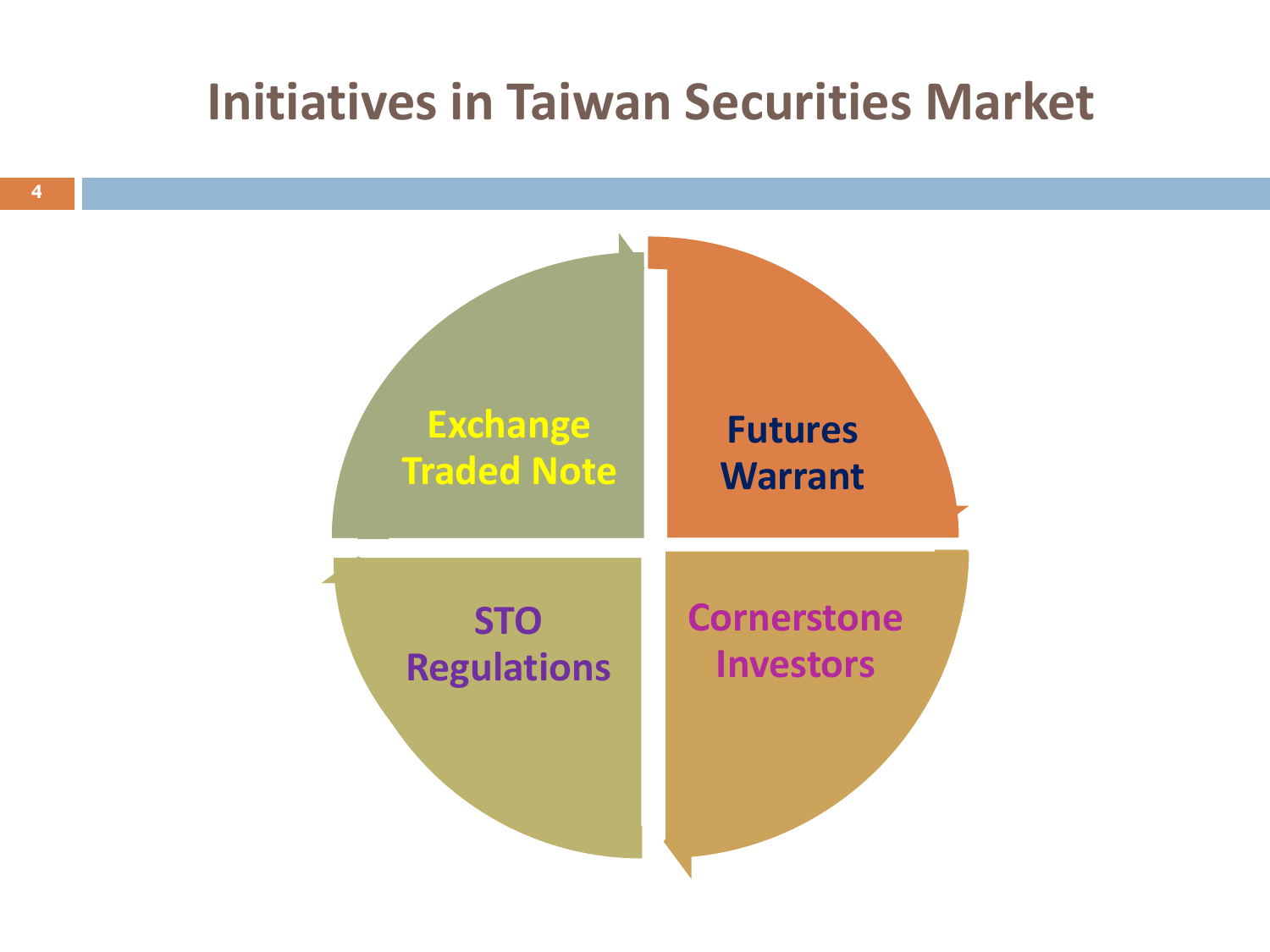# **New Tax Code in Taiwan to Encourage Funds Repatriation**

It is estimated that **more than 10 billion US dollars** will be repatriated to Taiwan in the next two years for real investment, likely to boost domestic demand, and help to maintain economic growth mom[entum.](http://it.wikipedia.org/wiki/File:Asia_(orthographic_projection).svg)

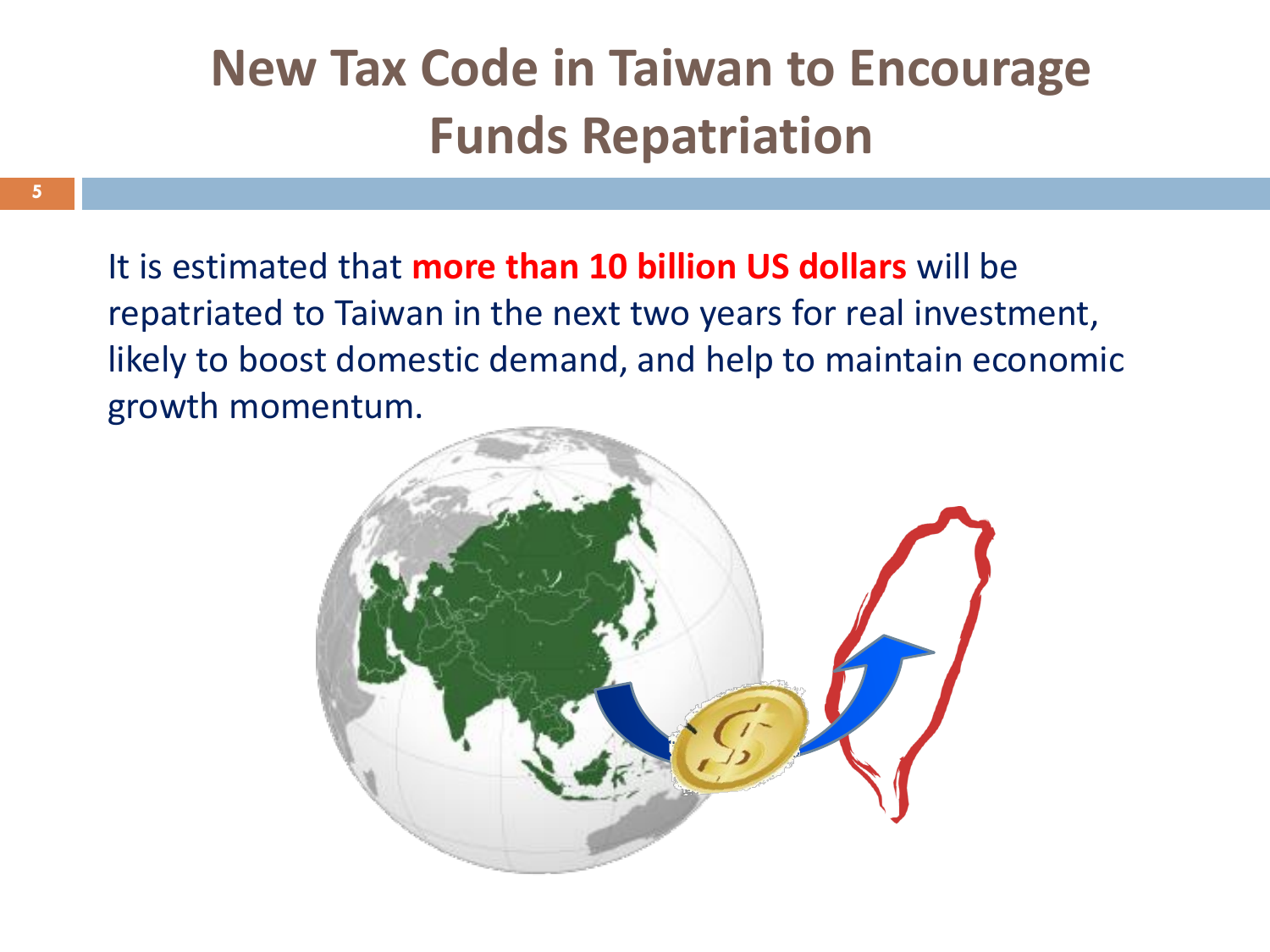#### **The Overseas Funds Repatriation Separate Act**

#### **Applicable Tax Rate** General Tax Rate

Repatriation in 1st year: 8% Repatriation in 2<sup>nd</sup> year: 10% If used in real investment tax rate reduced to 4% or 5% If not used as specified - tax rate 20%

**Individuals: repatriate overseas funds**

**Profit-seeking businesses: repatriate overseas profits**

**Real investment 70%**

**Financial investment 25%** 

**Free-to-use 5%**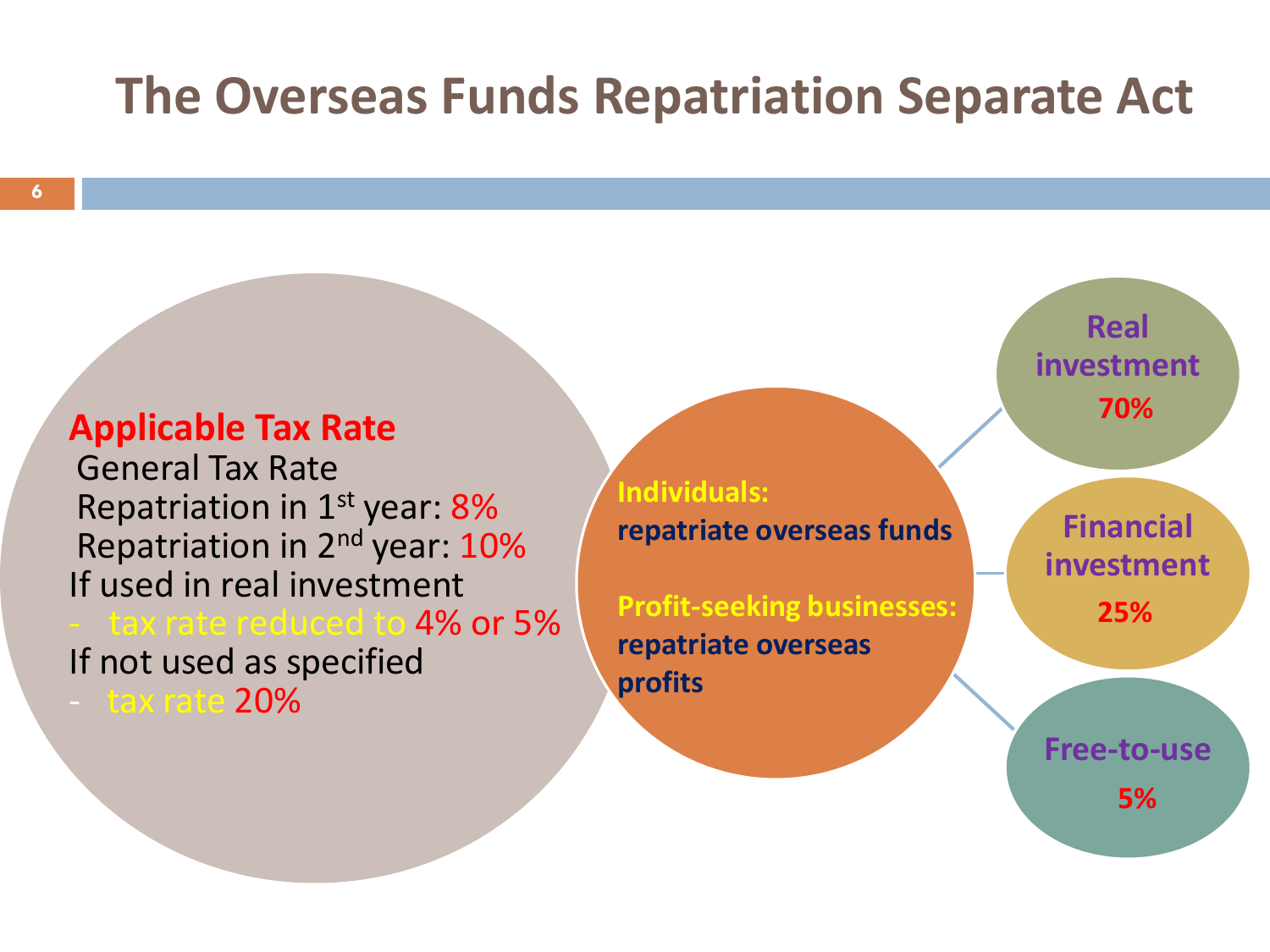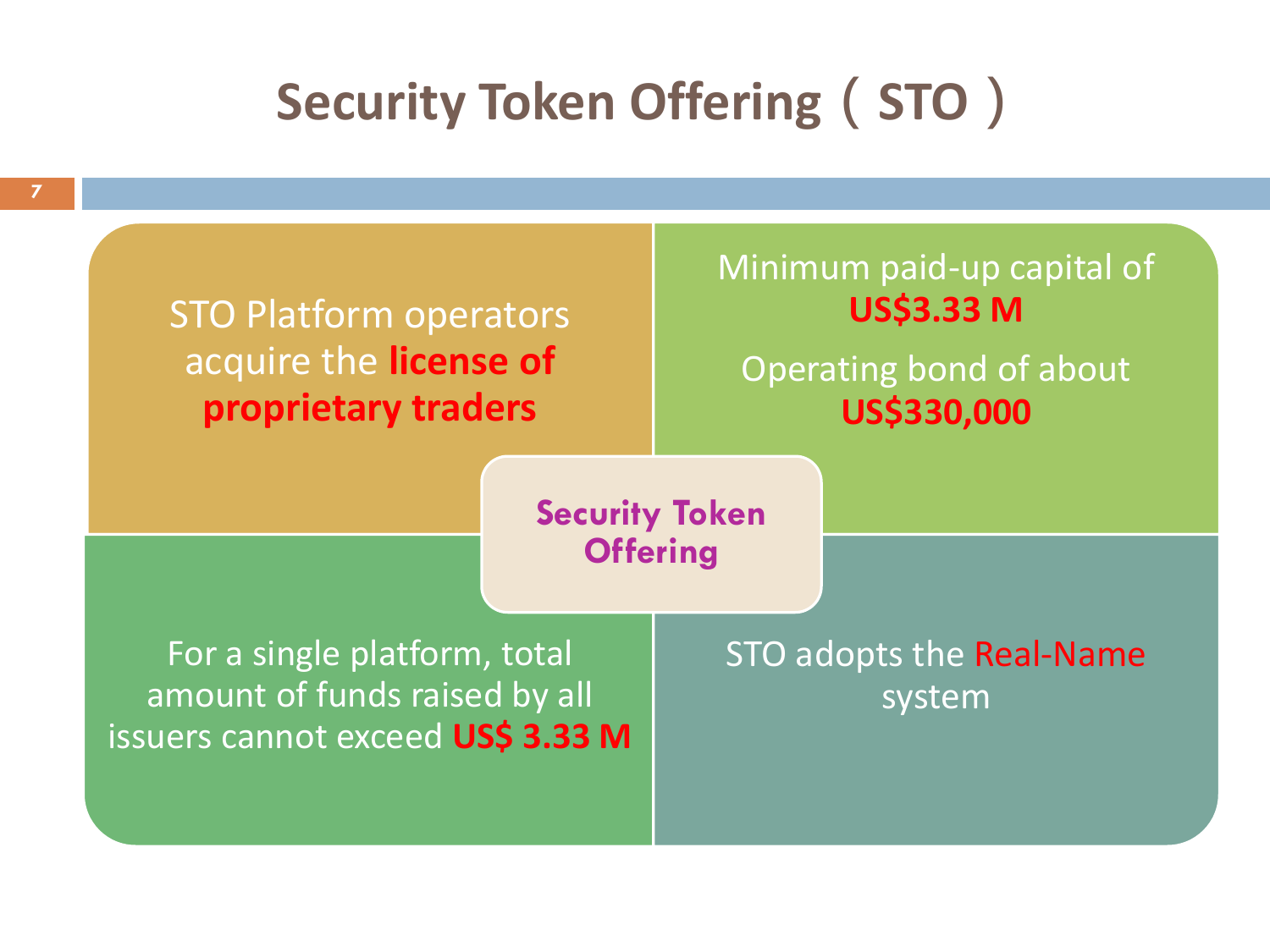### **Conclusion**